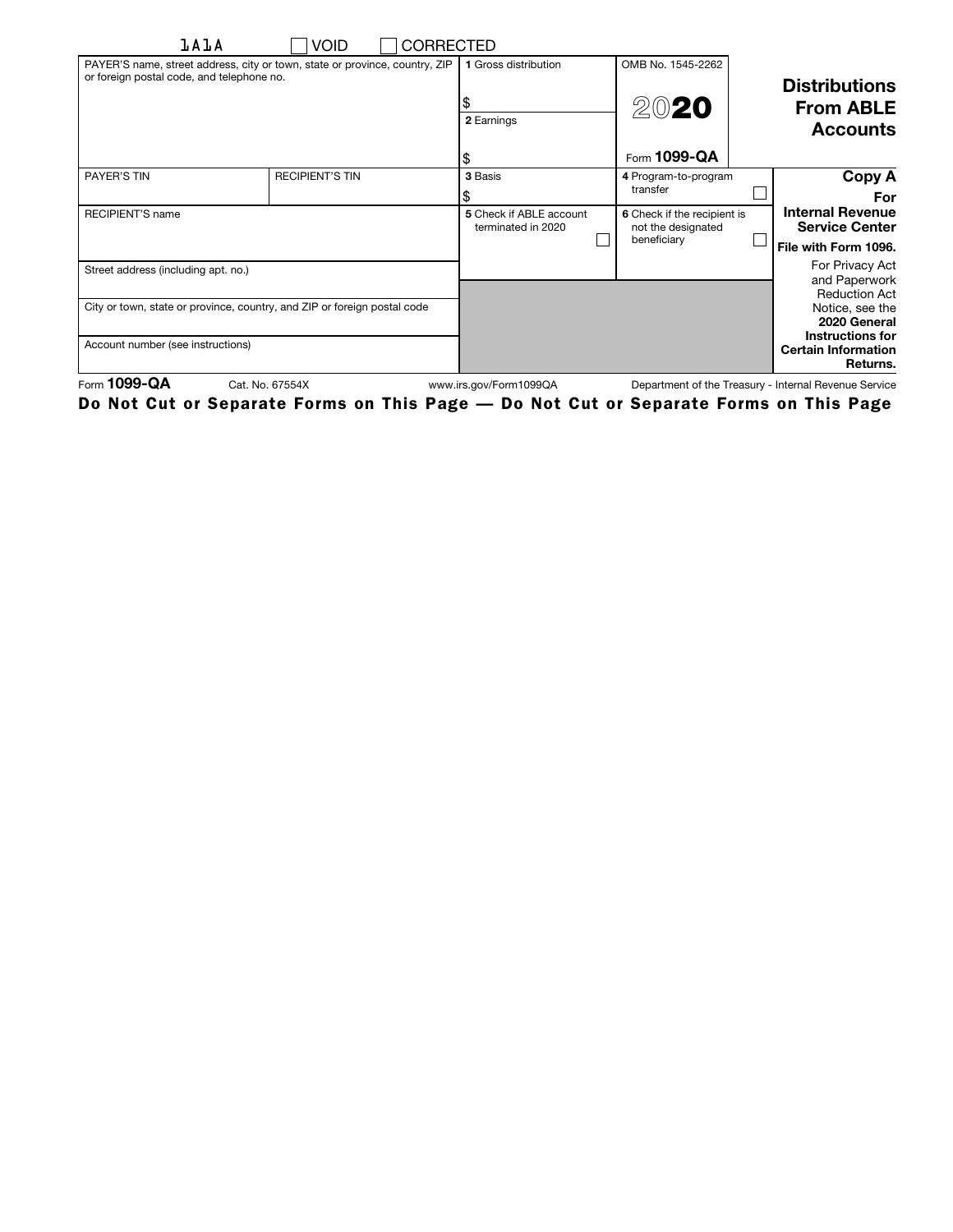|                                                                                                                          |                        | CORRECTED (if checked)                           |                                                                                 |  |                                                                                                                                                              |
|--------------------------------------------------------------------------------------------------------------------------|------------------------|--------------------------------------------------|---------------------------------------------------------------------------------|--|--------------------------------------------------------------------------------------------------------------------------------------------------------------|
| PAYER'S name, street address, city or town, state or province, country, ZIP<br>or foreign postal code, and telephone no. |                        | 1 Gross distribution                             | OMB No. 1545-2262                                                               |  | <b>Distributions</b>                                                                                                                                         |
|                                                                                                                          |                        | 2 Earnings                                       | 2020                                                                            |  | <b>From ABLE</b>                                                                                                                                             |
|                                                                                                                          |                        |                                                  |                                                                                 |  | <b>Accounts</b>                                                                                                                                              |
|                                                                                                                          |                        | S                                                | Form 1099-QA                                                                    |  |                                                                                                                                                              |
| <b>PAYER'S TIN</b>                                                                                                       | <b>RECIPIENT'S TIN</b> | 3 Basis                                          | 4 Program-to-program                                                            |  | Copy B                                                                                                                                                       |
|                                                                                                                          |                        |                                                  | transfer                                                                        |  | <b>For Recipient</b>                                                                                                                                         |
| <b>RECIPIENT'S name</b>                                                                                                  |                        | 5 If checked, ABLE account<br>terminated in 2020 | 6 If this box is checked, the<br>recipient is not the<br>designated beneficiary |  | This is important tax<br>information and is<br>being furnished to the<br>IRS. If you are required                                                            |
| Street address (including apt. no.)                                                                                      |                        |                                                  |                                                                                 |  | to file a return, a                                                                                                                                          |
| City or town, state or province, country, and ZIP or foreign postal code<br>Account number (see instructions)            |                        |                                                  |                                                                                 |  | negligence penalty or<br>other sanction may be<br>imposed on you if this<br>income is taxable and<br>the IRS determines that<br>it has not been<br>reported. |
|                                                                                                                          |                        |                                                  |                                                                                 |  |                                                                                                                                                              |

Form 1099-QA (keep for your records) www.irs.gov/Form1099QA

Department of the Treasury - Internal Revenue Service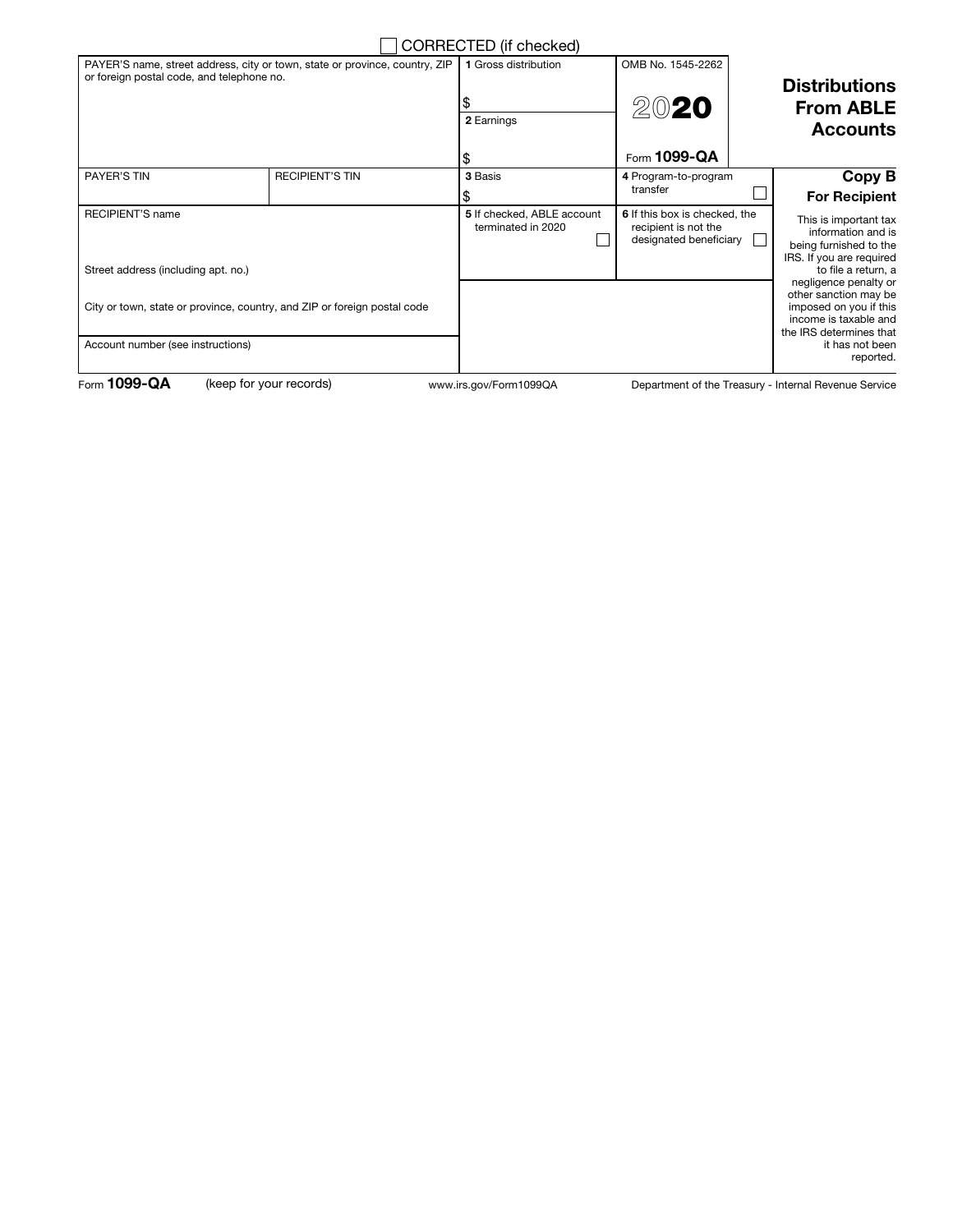## Instructions for Recipient

Recipient's taxpayer identification number (TIN). For your protection, this form may show only the last four digits of your TIN (social security number (SSN), individual taxpayer identification number (ITIN), or adoption taxpayer identification number (ATIN)). However, the payer has reported your complete TIN to the IRS.

Account number. May show an account or other unique number the payer has assigned to distinguish your account.

Box 1. Shows the gross distribution paid to you this year from an Achieving a Better Life Experience (ABLE) savings account in 2020. Gross distribution includes distributions from the ABLE account for both qualified and nonqualified disability expenses. The gross distribution also includes amounts distributed that the designated beneficiary intends to roll over to another ABLE account, but does not include program-to-program transfers. A gross distribution also includes a return of excess contributions plus earnings.

Box 2. Shows the earnings part of the gross distribution shown in box 1. Generally, amounts distributed that are used to pay for qualified disability expenses, or rolled over to another ABLE account within 60 days, are not included in income. Report taxable amounts as "Other income" on Form 1040 or 1040-SR. Also see Form 5329 and its separate instructions.

Box 3. Shows your basis in the gross distribution reported in box 1.

Box 4. This box is checked if a program-to-program transfer was made from this ABLE account to another ABLE account.

Box 5. This box is checked if the ABLE account was terminated in 2020.

Box 6. The designated beneficiary is the individual named in the document creating the ABLE account to receive the benefit of the funds in the account. If this box is checked, you are not the designated beneficiary of this ABLE account. You and/or the designated beneficiary may be subject to additional taxes and/or penalties on the box 1 gross distribution. See Form 5329 and its separate instructions and the Instructions for Form 1040 and 1040-SR.

Future developments. For the latest information about developments related to Form 1099-QA and its instructions, such as legislation enacted after they were published, go to *www.irs.gov/Form1099QA.*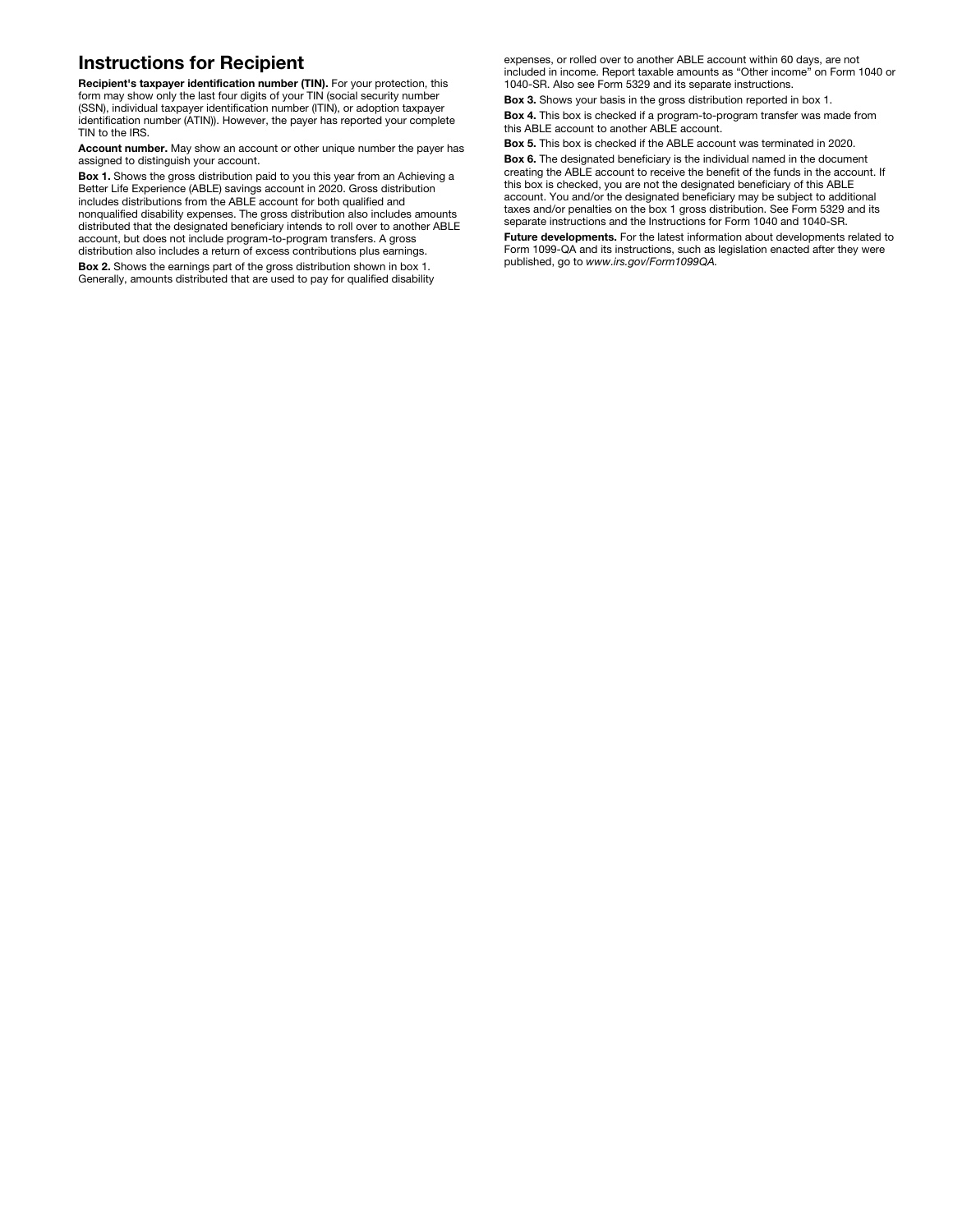|                                                                                                                          | <b>VOID</b><br><b>CORRECTED</b> |                                               |                                                                  |  |                                                                              |
|--------------------------------------------------------------------------------------------------------------------------|---------------------------------|-----------------------------------------------|------------------------------------------------------------------|--|------------------------------------------------------------------------------|
| PAYER'S name, street address, city or town, state or province, country, ZIP<br>or foreign postal code, and telephone no. |                                 | 1 Gross distribution                          | OMB No. 1545-2262                                                |  | <b>Distributions</b>                                                         |
|                                                                                                                          |                                 | 2 Earnings                                    | 2020                                                             |  | <b>From ABLE</b><br><b>Accounts</b>                                          |
|                                                                                                                          |                                 | \$                                            | Form 1099-QA                                                     |  |                                                                              |
| PAYER'S TIN                                                                                                              | <b>RECIPIENT'S TIN</b>          | 3 Basis                                       | 4 Program-to-program<br>transfer                                 |  | Copy C                                                                       |
| <b>RECIPIENT'S name</b><br>Street address (including apt. no.)                                                           |                                 | 5 Check if ABLE account<br>terminated in 2020 | 6 Check if the recipient is<br>not the designated<br>beneficiary |  | <b>For Payer</b><br>For Privacy Act<br>and Paperwork<br><b>Reduction Act</b> |
| City or town, state or province, country, and ZIP or foreign postal code                                                 |                                 |                                               |                                                                  |  | Notice, see the<br>2020 General<br>Instructions for<br><b>Certain</b>        |
| Account number (see instructions)                                                                                        |                                 |                                               |                                                                  |  | <b>Information</b><br>Returns.                                               |

Form 1099-QA www.irs.gov/Form1099QA

Department of the Treasury - Internal Revenue Service